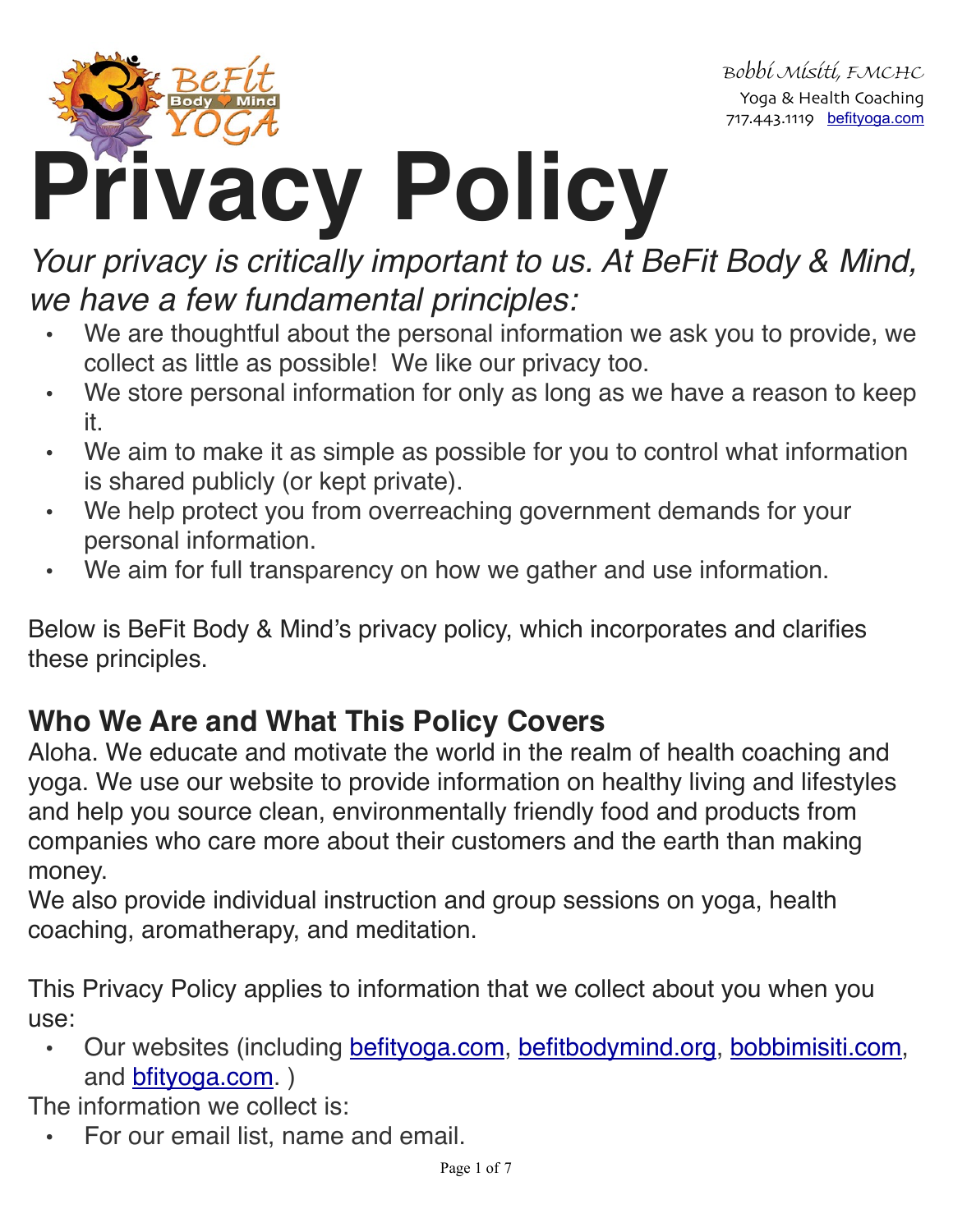

Bobbi Misiti, FMCHC Yoga & Health Coaching 717.443.1119 [befityoga.com](http://befityoga.com)

- For online purchases we use WooCommerce through Paypal. WooCommerce stores order information (what the customer ordered, when they ordered it, customer's address/phone/email, etc.) on our website. But PayPal is the one that stores actual payment info, like a credit card or PayPal account info.
- Usage info (how you use our site)
- Location info (where are the users of our site)
- Cookies?

Throughout this Privacy Policy we'll refer to our website and other products and services collectively as "Services."

If you have any questions about this Privacy Policy please [contact](https://www.befityoga.com/contact/) me.

# **Information We Collect**

We only collect information about you if we have a reason to do so-for example, to provide our Services, to communicate with you, or to make our Services better.

We collect information in two ways: if and when you provide information to us, and automatically through using our website when you sign up for a yoga class, health coaching, or aromatherapy service or use our resources page.

#### *Information You Provide to Us*

It's probably no surprise that we collect information that you provide to us. The amount and type of information depends on the context and how we use the information. Here are some examples:

- **• Basic Account Information:** We ask for basic information from you in order to set up your account. For example, we require individuals who sign up for a class or service through our site to provide your name and email address– and that's it. You may provide us with more information–like your phone number or address –but we don't require that information to create your account
- **Fransaction and Billing Information:** If you buy something from through our website –you will provide additional personal and payment information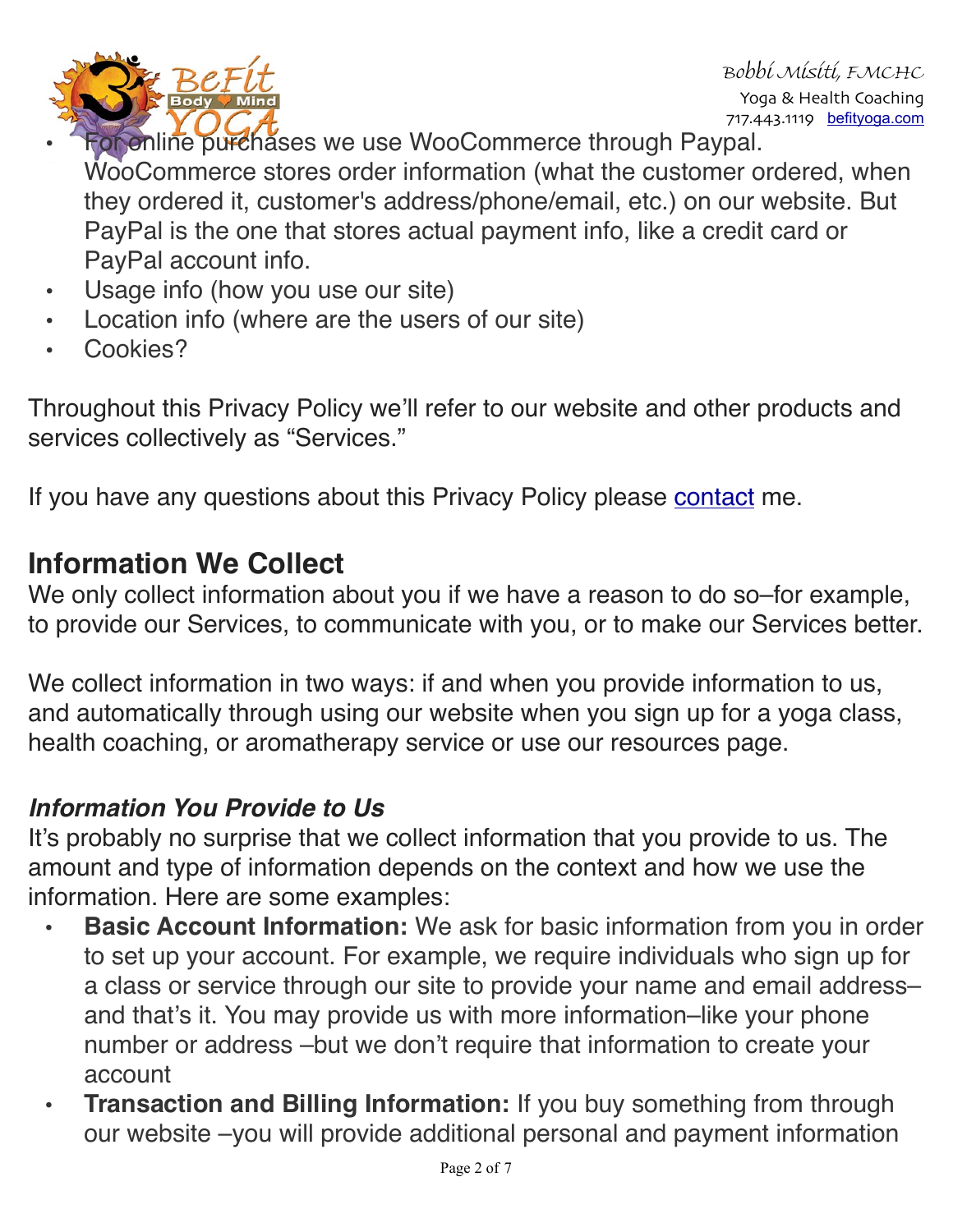

Bobbi Misiti, FMCHC Yoga & Health Coaching 717.443.1119 [befityoga.com](http://befityoga.com)

hat is required to process the transaction and your payment, such as your name, credit card information, and contact information. We store order information (what the customer ordered, when they ordered it, customer's address/phone/email, etc.) on our website. But PayPal is the one that stores actual payment info, like a credit card or PayPal account info.

- **• If you join our email list.** We only collect your name and email.
- **• Communications with Us (Hi There!):** You may also provide us information when you respond to surveys or questionnaires, communicate with us, or post a question on any of our public forums.

#### *Information We Collect Automatically*

We also collect some information automatically:

- **• Log Information:** Like most online service providers, we collect information that web browsers, mobile devices, and servers typically make available, such as the browser type, IP address, unique device identifiers, language preference, referring site, the date and time of access, operating system, and mobile network information.
- **• Usage Information:** We collect information about your usage of our Services. For example, we collect information about page views and traffic on our site. We also collect information about what happens when you use our Services along with information about your device (e.g., mobile screen size, name of cellular network, and mobile device manufacturer). We use this information to, for example, provide our Services to you, as well as get insights on how people use our Services, so we can make our Services better.
- **• Location Information:** We may determine the approximate location of your device from your IP address. We collect and use this information to, for example, calculate how many people visit our Services from certain geographic regions.
- **Information from Cookies & Other Technologies:** A cookie is a string of information that a website stores on a visitor's computer, and that the visitor's browser provides to the website each time the visitor returns. Pixel tags (also called web beacons) are small blocks of code placed on websites and e-mails. Our website provider uses cookies and other technologies like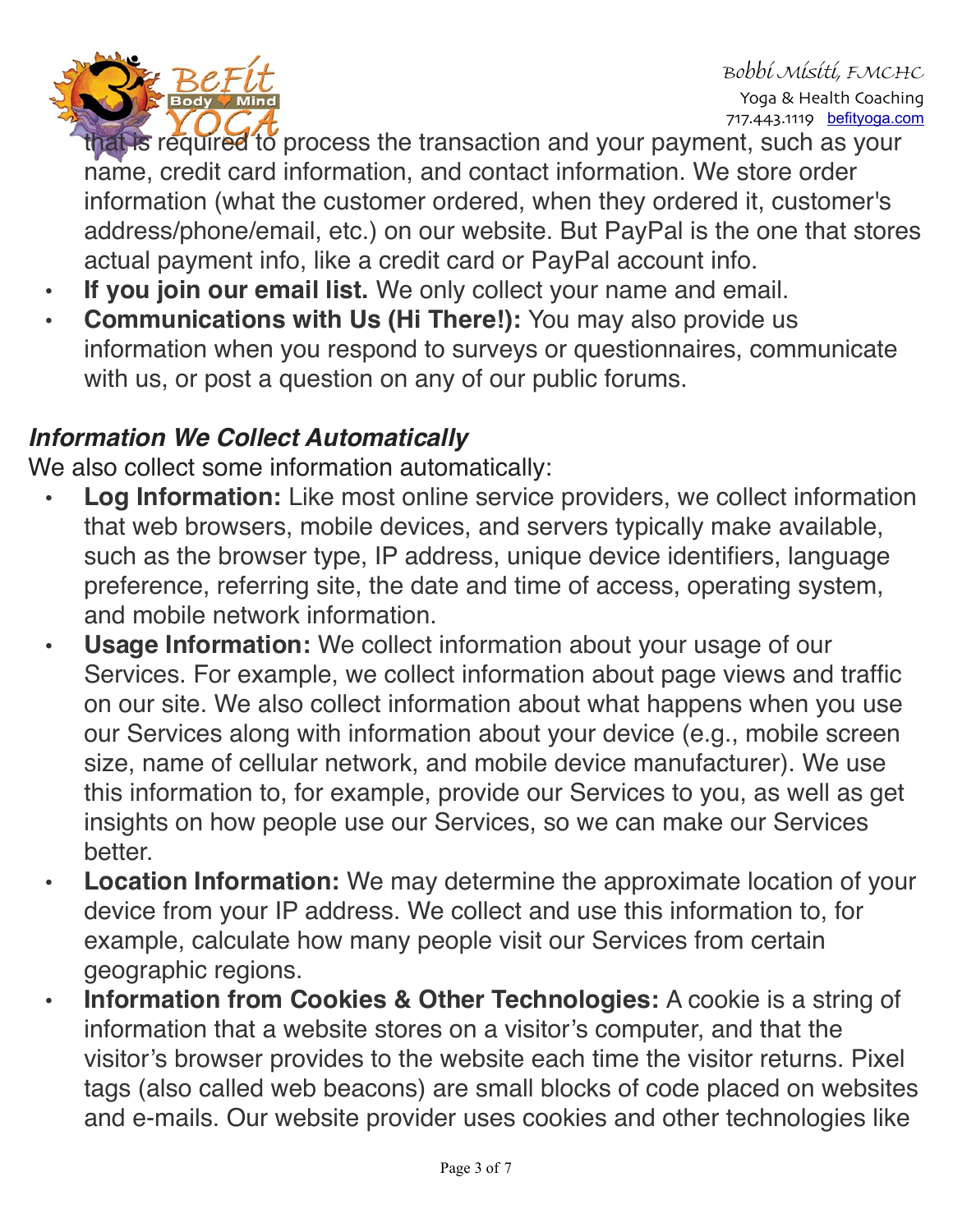

Bobbi Misiti, FMCHC Yoga & Health Coaching 717.443.1119 **[befityoga.com](http://befityoga.com)** 

pixel tags to help us identify and track visitors, usage, and access preferences for our Services, as well as track and understand e-mail campaign effectiveness.

# **How We Use Information**

We use information about you as mentioned above and as follows:

- To provide our Services.
- To further develop our Services–for example by adding new features that we think our users will enjoy and/or to get your feedback.
- To monitor and analyze trends and better understand how users interact with our Services, which helps us improve our Services and make them easier to use.
- To monitor and protect the security of our Services, detect and prevent fraudulent transactions and other illegal activities, fight spam, and protect the rights and property of all.
- To communicate with you about offers and promotions we think will be of interest to you, solicit your feedback, or keep you up to date on our products.
- To personalize your experience using our Services, provide content recommendations and serve relevant advertisements.

## **Sharing Information** *How We Share Information*

We do not sell our users' private personal information.

We share information about you in the limited circumstances spelled out below and with appropriate safeguards on your privacy:

**• Employees, and Independent Contractors:** We may disclose information about you to our employees and individuals who are our independent contractors that need to know the information in order to help us provide our Services. We require our employees and independent contractors to follow this Privacy Policy for personal information that we share with them.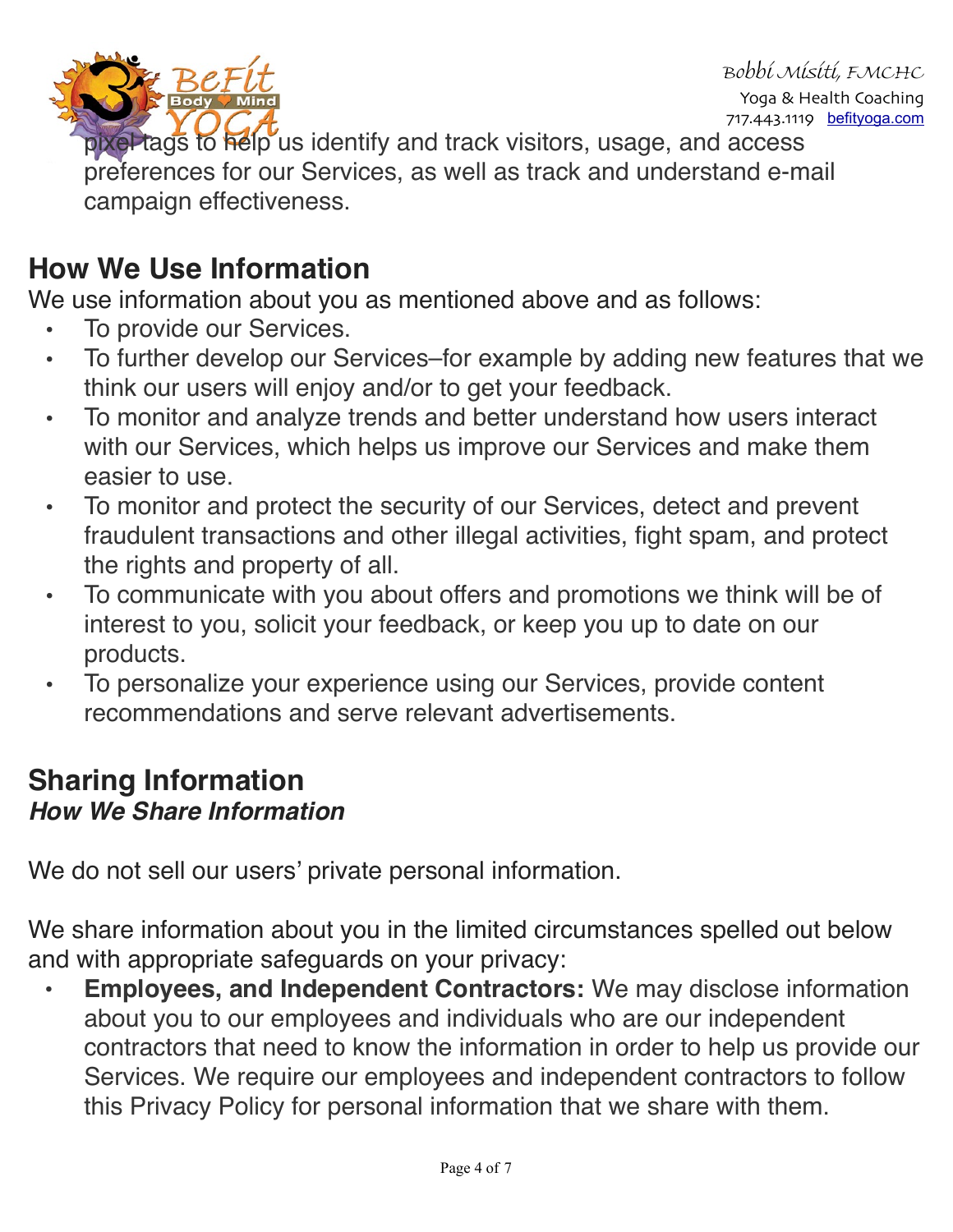

Bobbi Misiti, FMCHC Yoga & Health Coaching 717.443.1119 **[befityoga.com](http://befityoga.com)** 

- **hird Party Vendors:** We may share information about you with third party vendors who need to know information about you in order to provide their services to us. This group includes vendors that help us provide our Services to you (like payment providers that process your credit and debit card information) and those that help us understand and enhance our Services (like analytics providers). We require vendors to agree to privacy commitments in order to share information with them.
- **• As Required by Law:** We may disclose information about you in response to a subpoena, court order, or other governmental request.
- **• To Protect Rights and Property:** We may disclose information about you when we believe in good faith that disclosure is reasonably necessary to protect the property or rights of BeFit Body & Mind, third parties, or the public at large. For example, if we have a good faith belief that there is an imminent danger of death or serious physical injury, we may disclose information related to the emergency without delay.
- **• Aggregated and De-Identified Information:** We may share information that has been aggregated or reasonably de-identified, so that the information could not reasonably be used to identify you. For instance, we may publish aggregate statistics about the use of our Services.

#### *Information Shared Publicly*

Information that you choose to make public is–you guessed it–disclosed publicly. That means, of course, that information like posting a comment on our blog, or other comments that you make public on our website.

#### **Security**

While no online service is 100% secure, we work very hard to protect information about you against unauthorized access, use, alteration, or destruction, and take reasonable measures to do so.

# **Choices**

You have several choices available when it comes to information about you:

**• Limit the Information that You Provide:** If you have an account with us, you can choose not to provide the optional account information, profile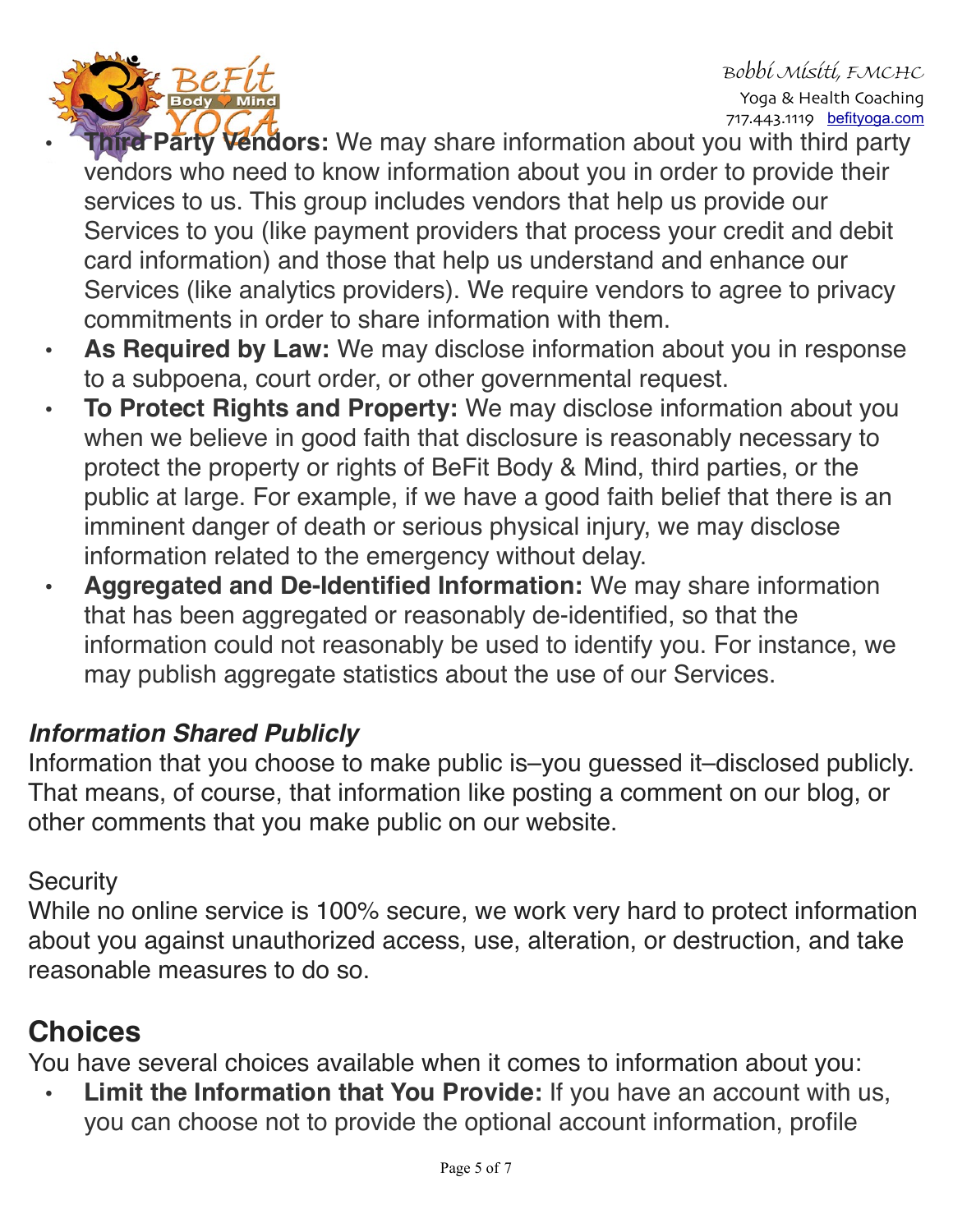

information, and transaction and billing information. Please keep in mind that if you do not provide this information, certain features of our Services may not be accessible.

- **• Limit Access to Information On Your Mobile Device:** Your mobile device operating system should provide you with the ability to discontinue our ability to collect stored information or location information via our mobile apps.
- **• Opt-Out of Electronic Communications:** You may opt out of receiving promotional messages from us. Just follow the instructions in those messages.
- **• Set Your Browser to Reject Cookies.**

## **Other Things You Should Know (Keep Reading!)** *Transferring Information*

BeFit Body & Mind is a worldwide service. By accessing or using the Services or otherwise providing information to us, you consent to the processing, transfer, and storage of information in and to the U.S. and other countries, which may have rights and protections that are different from those in your home country.

## *Affiliates and Analytics Services Provided by Others*

Affiliates and analytics providers may set tracking technologies (like cookies) to collect information about your use of our Services. These technologies allow these third parties to recognize your device to compile information about you or others who use your device. This information allows us and other companies to, among other things, analyze and track usage and determine the popularity of certain content.

#### *Third Party Software*

Certain "plug-ins" that run our site Services, may ask you to provide information about yourself. We don't own or control these third parties and they have their own rules about collection, use and sharing of information. You should review their rules and policies when installing and using third party software.